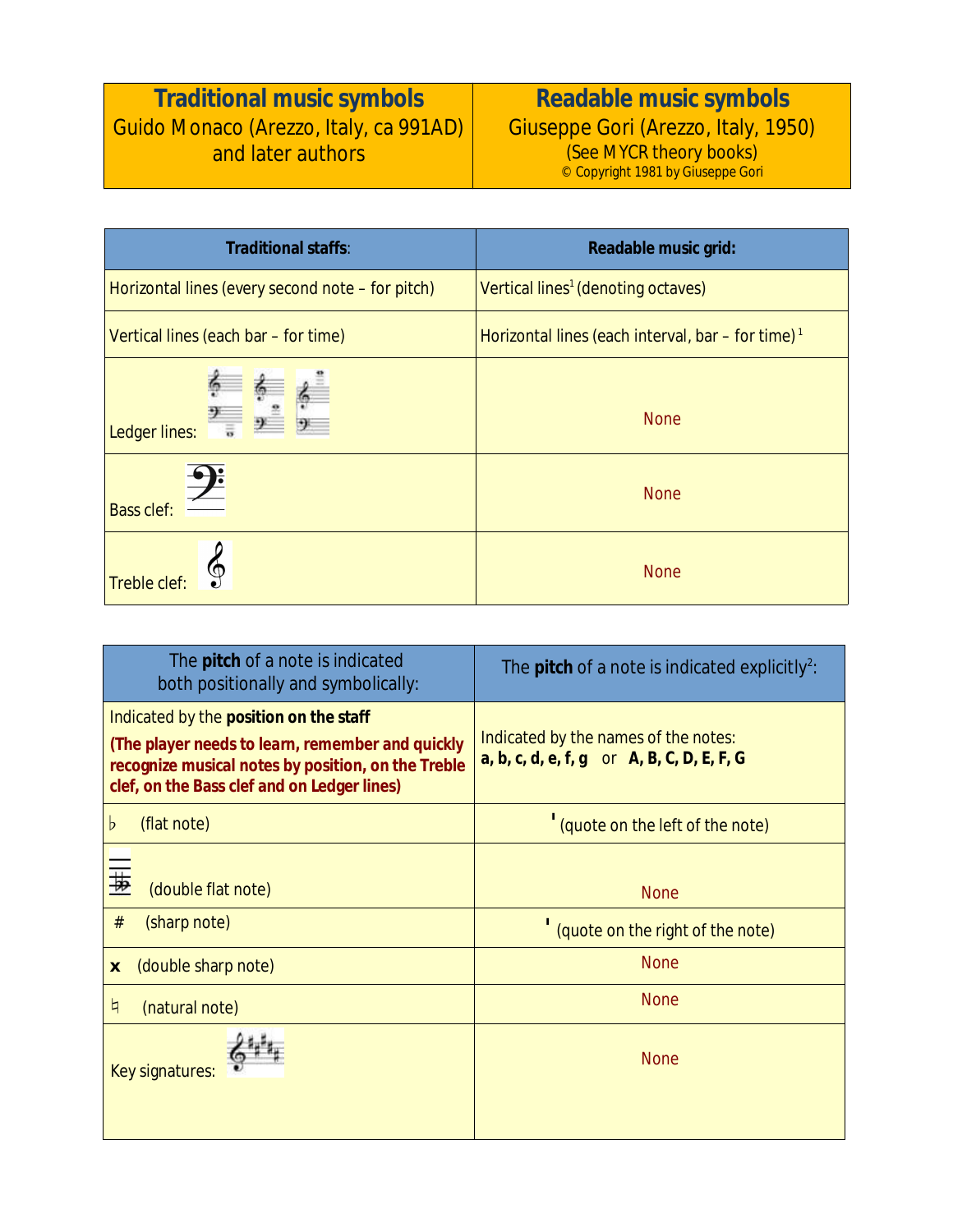| The length of time a note has to be played<br>is indicated by the symbols below: | The length of time a note has to be played<br>is indicated by position <sup>2</sup><br>(no time value is associated with notes) |
|----------------------------------------------------------------------------------|---------------------------------------------------------------------------------------------------------------------------------|
| Time signatures                                                                  | <b>None</b>                                                                                                                     |
| $\frac{1}{\alpha}$<br>(whole note)                                               | <b>None</b>                                                                                                                     |
| $(1/2$ note)                                                                     | <b>None</b>                                                                                                                     |
| E<br>$(1/4$ note)                                                                | <b>None</b>                                                                                                                     |
| $(1/8$ note)                                                                     | <b>None</b>                                                                                                                     |
| $(1/16$ note)                                                                    | <b>None</b>                                                                                                                     |
| $(1/32$ note)                                                                    | <b>None</b>                                                                                                                     |
| $(1/64$ note)                                                                    | <b>None</b>                                                                                                                     |
| . (dotted note)                                                                  | <b>None</b>                                                                                                                     |
| (double dotted note)                                                             | <b>None</b>                                                                                                                     |
| (triple dotted note)                                                             | <b>None</b>                                                                                                                     |